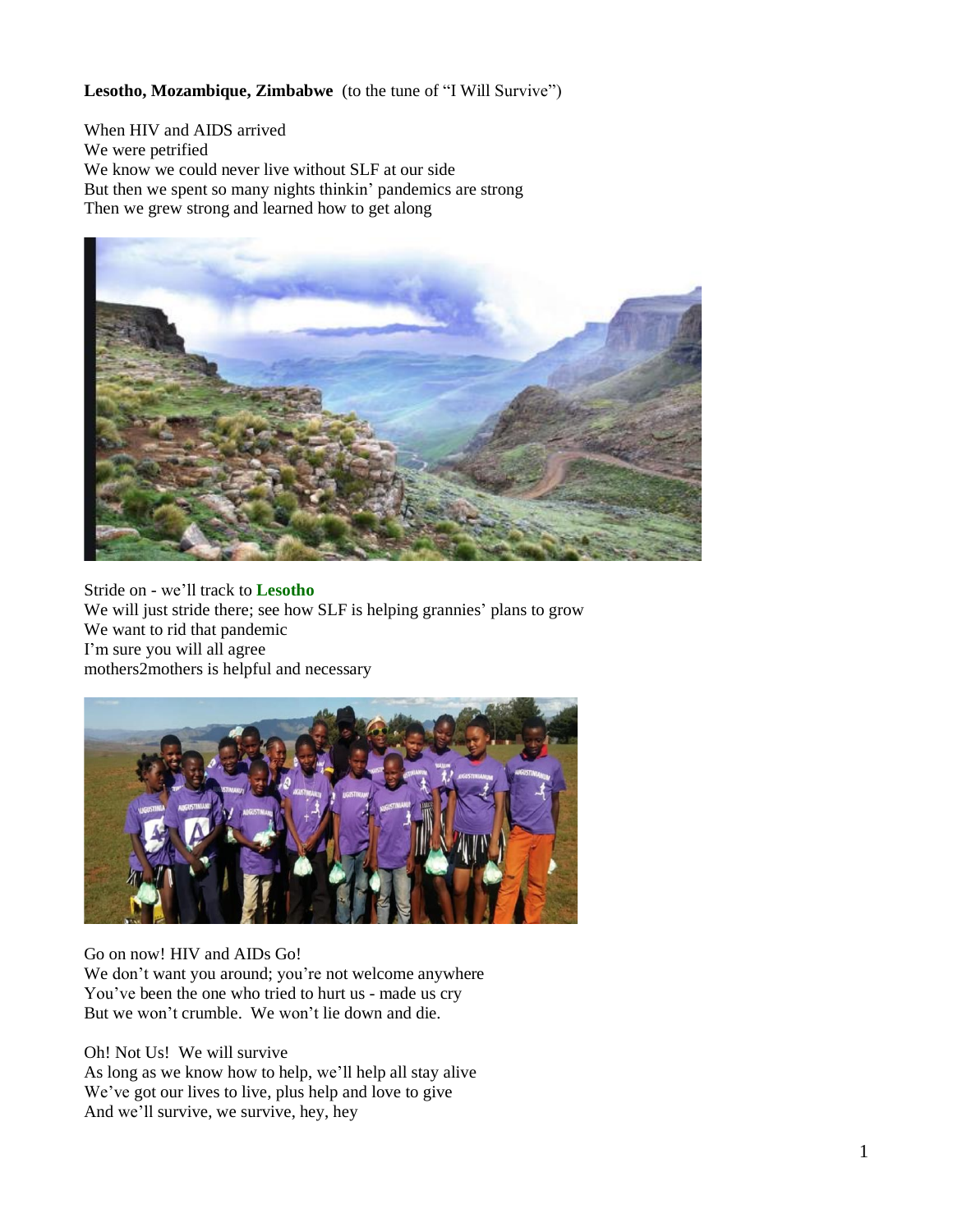Let's stride on to **Mozambique** Grans' work is unique SLF at their side, working for better health is neat *The Mozambique Treatment Access Movement* (MATRAM) was born Health care, education, advocacy all belong



SLF helps those in poverty *Organization for Rural Development* – in Kukumbi Let's eradicate poverty And develop community Build stronger resilience and develop capacities

Go on now! HIV and AIDs Go!

We don't want you around; you're not welcome anywhere You've been the one who tried to hurt us - made us cry But we won't crumble. We won't lie down and die.

Oh! Not Us! We will survive As long as we know how to help, we'll help all stay alive We've got our lives to live, plus help and love to give And we'll survive, we survive, hey, hey

Let's head to **Zimbabwe** - See what's underway *The Chiedza Child Care Centre* cares for orphans everyday As does *Farm Orphan Support Trust* (FOST) help out in so many ways Children grow strong and they learn how to get along